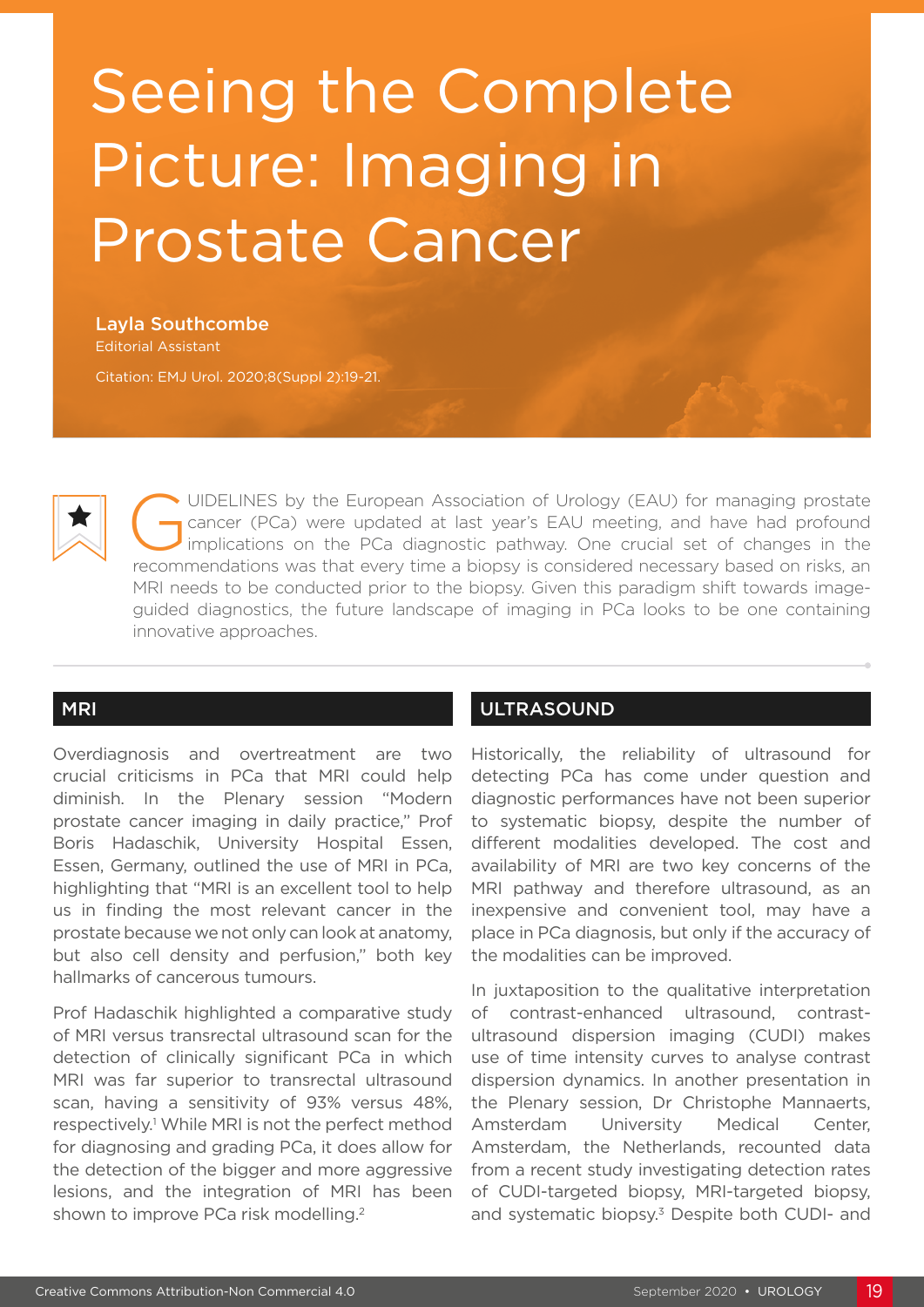MRI-targeted biopsy reducing the detection of Grade Group 1 PCa, both approaches missed substantial amounts of Group 2 or higher PCa when compared with systematic biopsy. In comparison to MRI, CUDI had comparable negative predictive value, but a lower positive predictive value, with more false positives most likely due to benign prostatic hyperplasia or prostatitis. While these results question the sole use of CUDI, Dr Mannaerts posed the idea of a multiparametric approach to ultrasound having value.

### Multiparametric Ultrasound

PCa is a notoriously multifocal and heterogenous disease, and therefore taking a multiparametric ultrasound approach that combines complementary biomarkers, including tissue texture, elasticity, and perfusion, could facilitate accurate detection of clinically significant PCa, noted Dr Mannaerts. Analysis of a multiparametric ultrasound combination of grey-scale, contrastenhanced, sheer wave elastography, and CUDI ultrasound showed a significant improvement in sensitivity (ranging from 74% for Epstein criteria to 85% for International Society of Urological Pathology [ISUP] Grade 3 or higher).<sup>4</sup> Overall, the multiparametric approach outperformed the modalities as singulars on a pixel-wise and region-wise analysis. Interestingly, the potential for the integration of machine learning into the approach was technically feasible and demonstrated in the study. Dr Mannaerts concluded that these findings support the rationale for further defining the usefulness of multiparametric ultrasound in the diagnostic pathway of PCa.



## PSMA PET/CT

Prostate specific membrane antigen (PSMA) PET/CT is an emerging diagnostic tool that could soon be the new gold standard for imaging PCa. The production of images with striking tumour to background contrast was exemplified by Prof Michael Hofman, Peter MacCallum Cancer Centre, Melbourne, Australia; during the first 'Game Changing' session he presented the case of

*"MRI is an excellent tool to help us in finding the most relevant cancer in the prostate because we not only can look at anatomy, but also cell density and perfusion"*